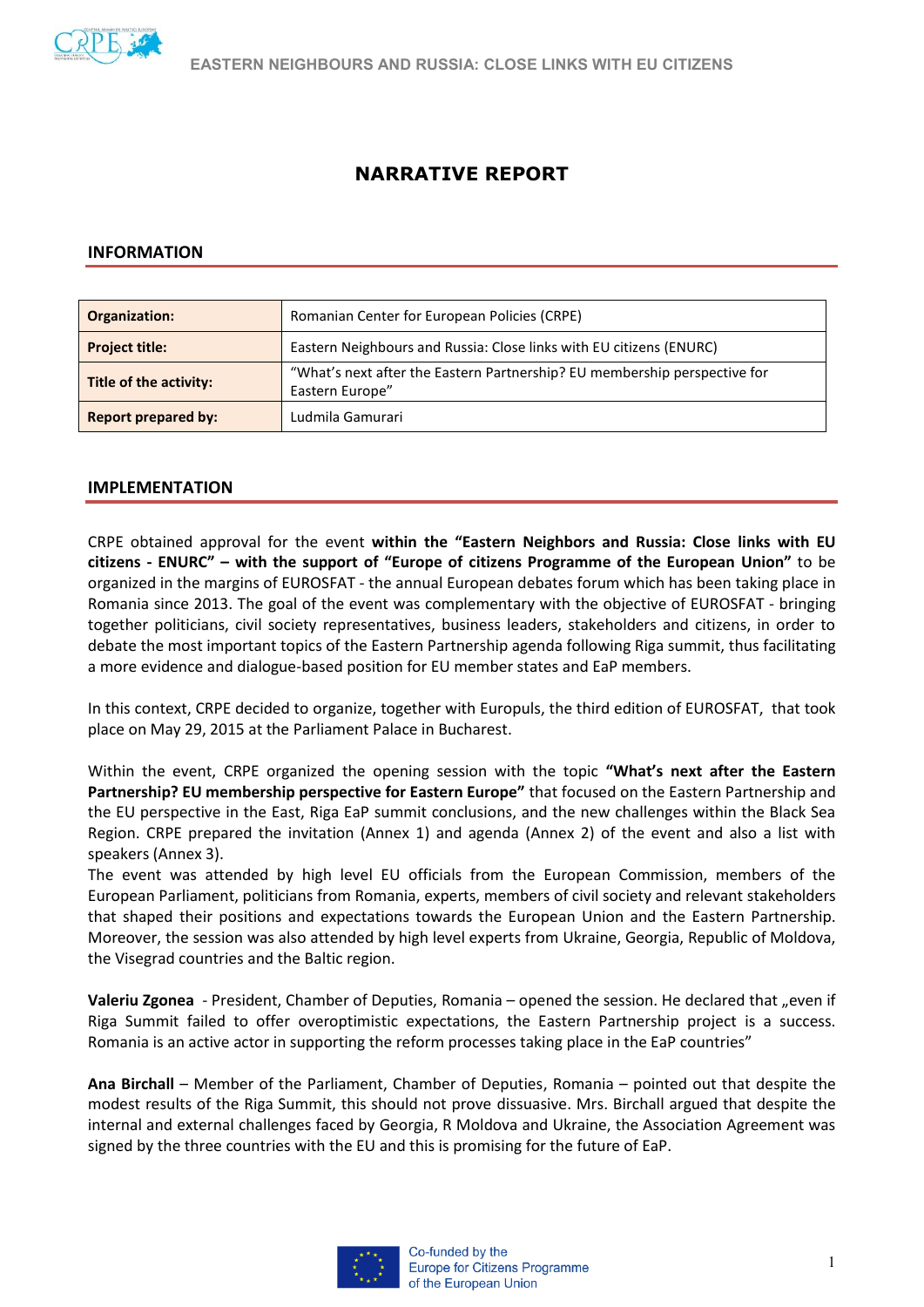

**Radu Podgorean** – Secretary of State, Ministry of Foreign Affairs, Romania - declared that "Romania has supported the importance of strengthening the Eastern Partnership as an EU strategic tool for developing relations with Eastern neighborhood. I would have liked a more firm and clear supporting statement from the Riga Summit towards the countries which have demonstrated a clear commitment on the road to Euro-Atlantic integration: Republic of Moldova, Ukraine and Georgia."

**Andi Cristea** – Member of the European Parliament, - considers the Riga summit not necessary a disappointment, but a call to return to "work". There is gap between the citizens' expectations and the actions of the politicians, but Brussels or Bucharest can not implement reforms in the EaP countries, it is up to the local politicians to do so.

**Cristian Preda** – Member of the European Parliament, declared "Moldova's accession to the EU does not depend on Romania, even though our country is a special for our neighbor. European integration of the Republic of Moldova depends primarily on what happens in Chisinau, and secondly the political and security context, broader, not limited to bilateral relations with Romania and the support that we can give in this regard. You cannot say that this will happen due to Romania or will not happen because of Romania".

**Andrew Razsbash** – Adviser, Directorate-General for Neighbourhood and Enlargement Negotiationsreconfirmed the high importance of the Eastern Partnership as a specific dimension of the European Neighbourhood Policy. However, he stated that EU enlargement in Eastern Europe is not yet feasible.

**Ghia Nodia** -Tbilisi-based think-tank Caucasus Institute for Peace, Democracy and Development, Director – proposed that the countries which signed the Association Agreements with the EU should receive special attention.

The conference **"What's next after the Eastern Partnership? EU membership perspective for Eastern Europe"** involved an exchange of expertise and dialogue among citizens, academics and decision-makers with an emphasis on EU enlargement policy and EU's approach towards Eastern Partnership. It gathered recommendations, perceptions and ideas from both the speakers and the participants that engaged actively in the debate. The participants have had the possibility to share ideas on EU's enlargement policy with the policymakers.

The event proved to be successful in increasing the level of awareness and knowledge on EU's concerns and main positions towards the EaP countries and also created the incentives for a better understanding of the relationship between EaP countries and Brussels in Central and Eastern European Countries.

In order to promote and disseminate the information about the event- we used the following: (1) updating the website [www.eurosfat.ro](http://www.eurosfat.ro/) with all the relevant information concerning the event , (2) using the social media tools - Facebook, Google + to promote the event (3) posting announcements on the official website of the partner organizations [www.crpe.ro](http://www.crpe.ro/) and [www.europuls.ro](http://www.europuls.ro/) and (4) submitting individual invitations to relevant stakeholders. **The event was attended by 293** participants plus 15 speakers, **coming from 10 countries**.

## **VISIBILITY OF THE PROJECT AND FUNDING PROGRAMME**

CRPE published the description of the project and the event organized on its website. The information about the project can be accessed within the "Projects" section on [www.crpe.ro](http://www.crpe.ro/) and information about the event can be accessed within the "Events" section. Moreover, we have updated the information on our website after finalizing the project with the number of participants and number of partner countries. Special attention has been given to highlight the importance of the Donor, using the Donor's visual identity as described within the guideline.

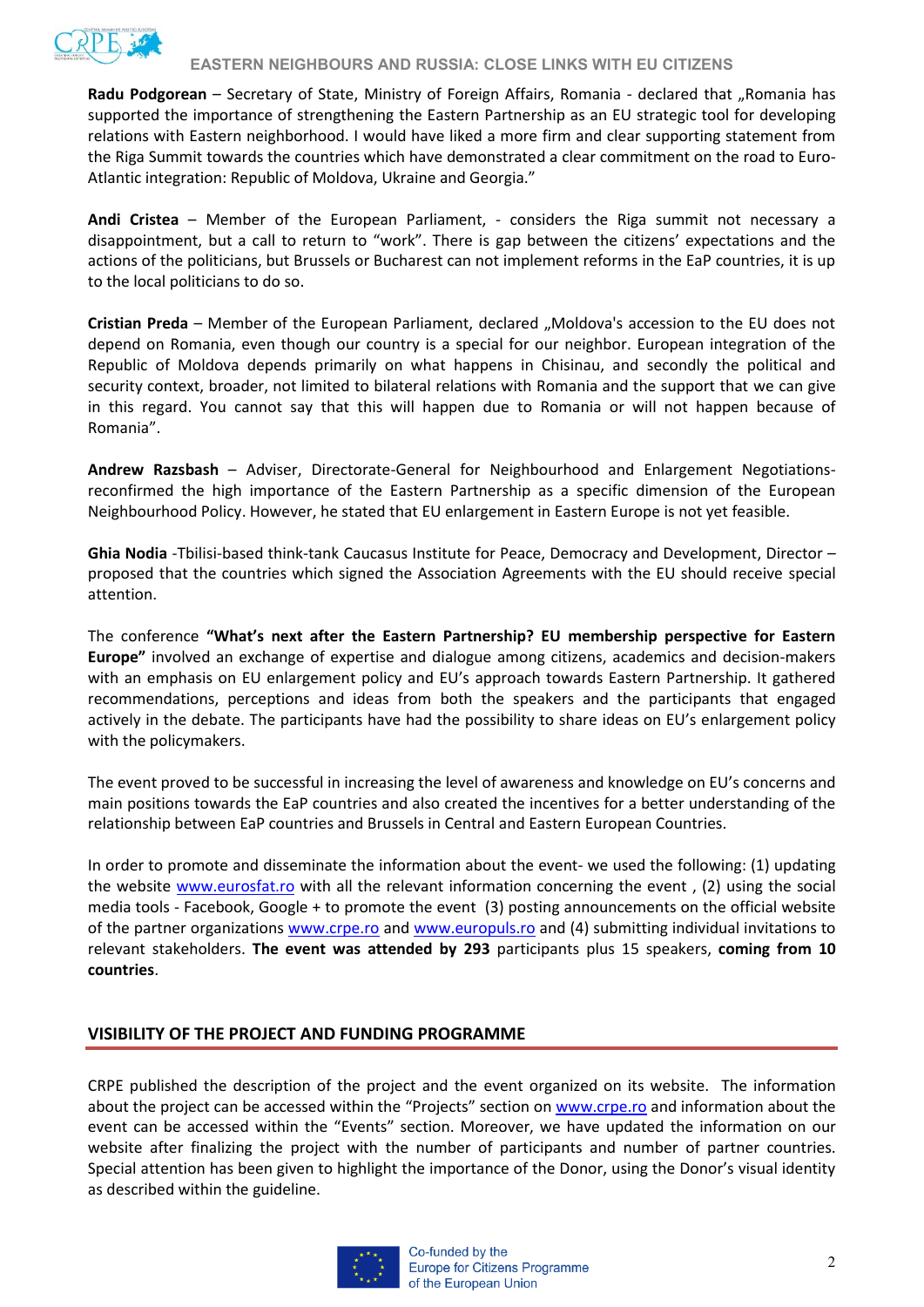

Regarding communication with 3<sup>rd</sup> parties, we used the title of the project (Eastern Neighbours and Russia: Close links with EU citizens – ENURC) and ensured the visibility of the logo of the Europe for Citizens programme on all documents (invitation, agenda, program of the event on [www.europuls.ro\)](http://www.europuls.ro/) mentioning that "This event is organized with the support of the Europe for Citizens programme of the European Union".

#### **BENEFICIARIES**

The direct beneficiaries of this activity were representatives of government, civil society, mass media, academia, business as well as individuals.

| <b>Beneficiaries (excluding</b> | <b>Gender</b> |                | Age (younger | Age                       | <b>Total</b> |
|---------------------------------|---------------|----------------|--------------|---------------------------|--------------|
| speakers)                       | <b>Male</b>   | Female         | than $30$ )  | (between 30<br>and $65$ ) |              |
| <b>CSO Representatives</b>      | 36            | 49             | 47           | 38                        | 85           |
| <b>Business representatives</b> | 10            | 11             | 20           | $\mathbf{1}$              | 21           |
| Government representatives      | 17            | 27             | 9            | 35                        | 44           |
| <b>Individuals</b>              | 27            | 27             | 39           | 15                        | 54           |
| Academia                        | 31            | 51             | 78           | 4                         | 82           |
| Mass media                      | 5             | $\overline{2}$ | 6            | $\mathbf{1}$              | 7            |
| <b>Total</b>                    | 126           | 167            | 199          | 94                        | 293          |

## **MEDIA OUTREACH**

| <b>No</b> | <b>Media (name)</b> | <b>Link</b>                                                                                                                                                                    | <b>Date</b> |
|-----------|---------------------|--------------------------------------------------------------------------------------------------------------------------------------------------------------------------------|-------------|
| 1.        | Evenimentul Zilei   | http://www.evz.ro/eurosfat.html                                                                                                                                                | 29.05.2015  |
| 2.        | Calea Europeana     | http://www.caleaeuropeana.ro/eurosfat-2015-relatiile-externe-ale-ue-si-<br>rolul-romaniei-in-cadrul-noului-context-geopolitic-regional-si-global/                              | 30.05.2015  |
| 3.        | Money               | http://www.money.ro/rusia-nu-are-nevoie-de-tancuri-pentru-a-cuceri-<br>chisinaul/                                                                                              | 29.05.2015  |
| 4.        | Jurnal de Chisinau  | http://www.jurnal.md/ro/politic/2015/5/30/dezbateri-la-bucuresti-moldova-<br>se-afla-la-etapa-capitalismului-oligarhic-coruptia-la-cel-mai-inalt-nivel-de-la-<br>independenta/ | 30.05.2015  |
| 5.        | Pagina Romaneasca   | http://www.politicaromaneasca.ro/pages/cautare/EUROSFAT                                                                                                                        | 30.05.2015  |
| 6.        | E-chisinau          | http://e-chisinau.com/?p=309                                                                                                                                                   | 30.05.2015  |

#### **IMPACT**

The event "**What's next after the Eastern Partnership? EU membership perspective for Eastern Europe"** targeted government officials, civil society representatives, the business sector, students, experts, etc. The event had an important media coverage, being shared and promoted by important media agencies and